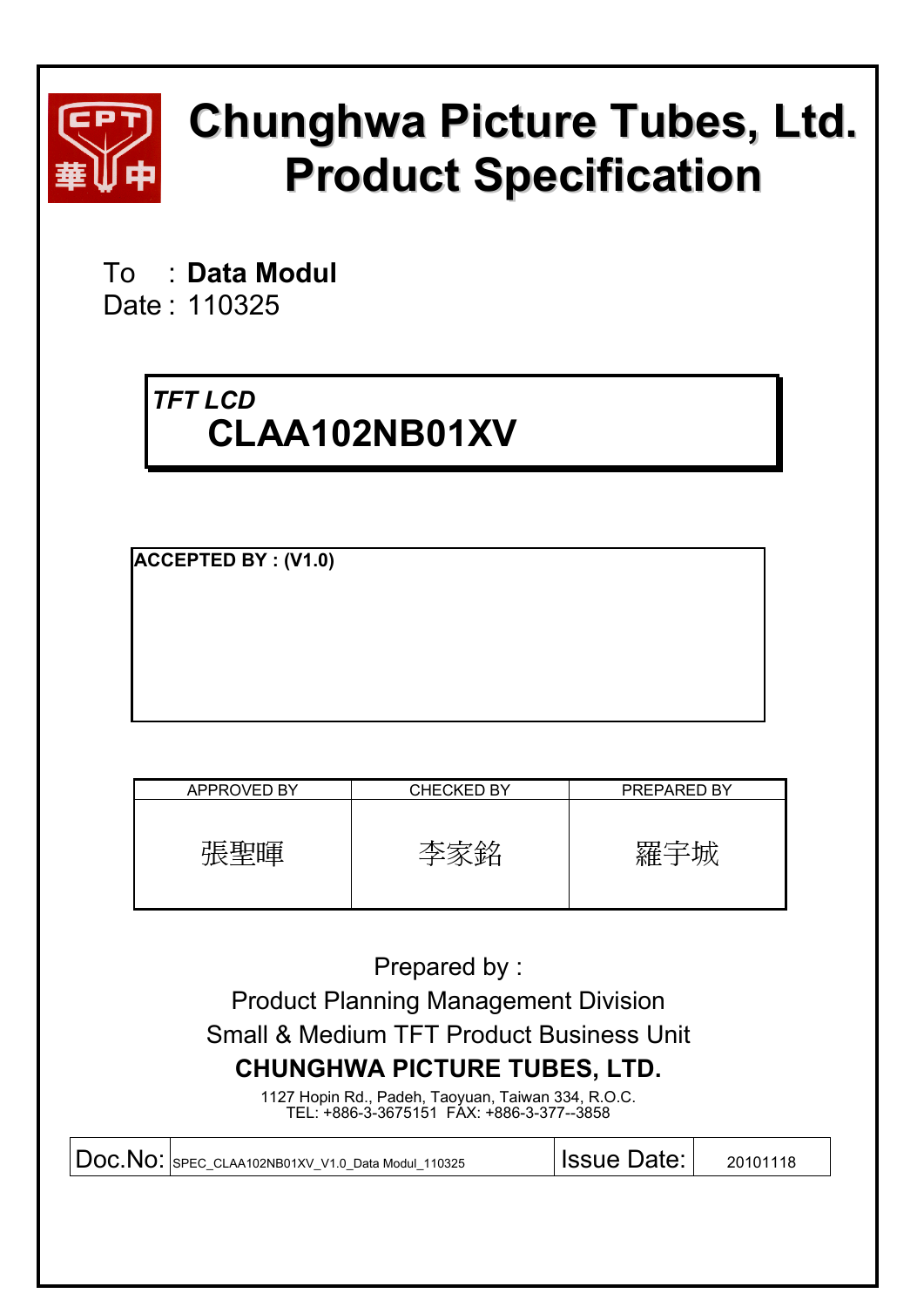# **REVISION STATUS**

| Revision<br>Notice | Description                                     | Page             | Rev. Date  |  |
|--------------------|-------------------------------------------------|------------------|------------|--|
| Ver. 0.0           | First revision (Tentative)                      |                  | 2010.01.26 |  |
|                    | <b>Revised Mechanical Dimension</b>             | P.14/15          |            |  |
|                    | Revised Optical Measuring point                 | P.17             |            |  |
| Ver. 0.1           |                                                 | P.9              | 2010.02.02 |  |
|                    | Revised Backlight parts & CN2 LED backlight     | P.11             |            |  |
|                    | Revised Mechanical Dimension & IL Value         | P.14/15          |            |  |
|                    |                                                 | P.16             |            |  |
| Ver. 0.2           | <b>Revised Mechanical Dimension</b>             | P.14             | 2010.03.01 |  |
|                    |                                                 | P.15             |            |  |
|                    |                                                 | R.4 <sub>1</sub> |            |  |
| Ver. 0.3           | Revised Module Size (mm) & Mechanical Dimension | P.14             | 2010.03.09 |  |
|                    |                                                 | P.15             |            |  |
| Ver. 0.4           | <b>Revised Mechanical Dimension</b>             | P.14             | 2010.04.09 |  |
|                    |                                                 | P.15             |            |  |
|                    | Module weight and Note1                         | P.2,3            |            |  |
| Ver. 0.5           | Backlight Unit Rear Side Note3/Note4            | P.7,14           | 2010.06.04 |  |
|                    | Power consumption and current consumption       | P.2,5            |            |  |
|                    | General Information: Power consumption          | P.4              |            |  |
|                    | ABSOLUTE MAXIMUM RATINGS                        | P.5              |            |  |
|                    | ELECTRICAL CHARACTERISTICS                      |                  |            |  |
|                    | <b>TFT LCD Power Voltage</b>                    | P.6.7.8          |            |  |
|                    | Test pattern from black to white                |                  |            |  |
|                    | <b>Backlight Unit</b>                           |                  | 2010.11.18 |  |
| Ver. 1.0           | Connector of interface connection               | P.11             |            |  |
|                    | <b>INPUT SIGNAL</b>                             | P.12             |            |  |
|                    | Rear Side of MECHANICAL DIMENSION               | P.15             |            |  |
|                    | OPTICAL CHARACTERISTICS                         | P.16             |            |  |
|                    | <b>RELIABILITY TEST</b>                         | P.18             |            |  |
|                    |                                                 |                  |            |  |
|                    |                                                 |                  |            |  |
|                    |                                                 |                  |            |  |
|                    |                                                 |                  |            |  |
|                    |                                                 |                  |            |  |
|                    |                                                 |                  |            |  |
|                    |                                                 |                  |            |  |
|                    |                                                 |                  |            |  |
|                    |                                                 |                  |            |  |
|                    | Data                                            |                  |            |  |
|                    |                                                 |                  |            |  |
|                    |                                                 |                  |            |  |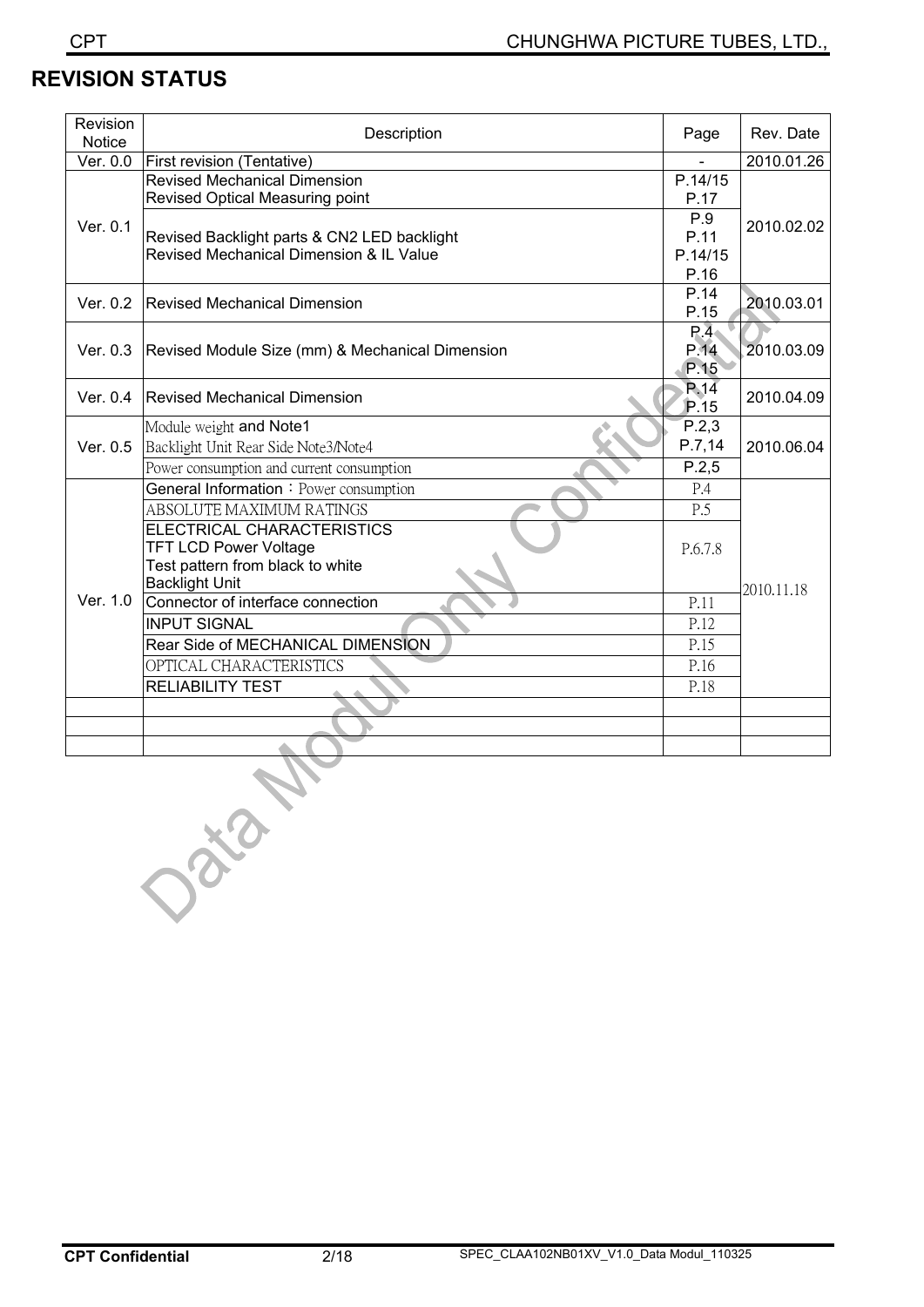# **CONTENTS**

|                | . <del></del> 10      |
|----------------|-----------------------|
|                |                       |
|                |                       |
|                |                       |
|                |                       |
|                |                       |
|                |                       |
| 6.1 Front Side | [Unit: mm] $\dots$ 14 |
|                |                       |
|                |                       |
|                |                       |
|                |                       |
|                |                       |
|                |                       |
|                |                       |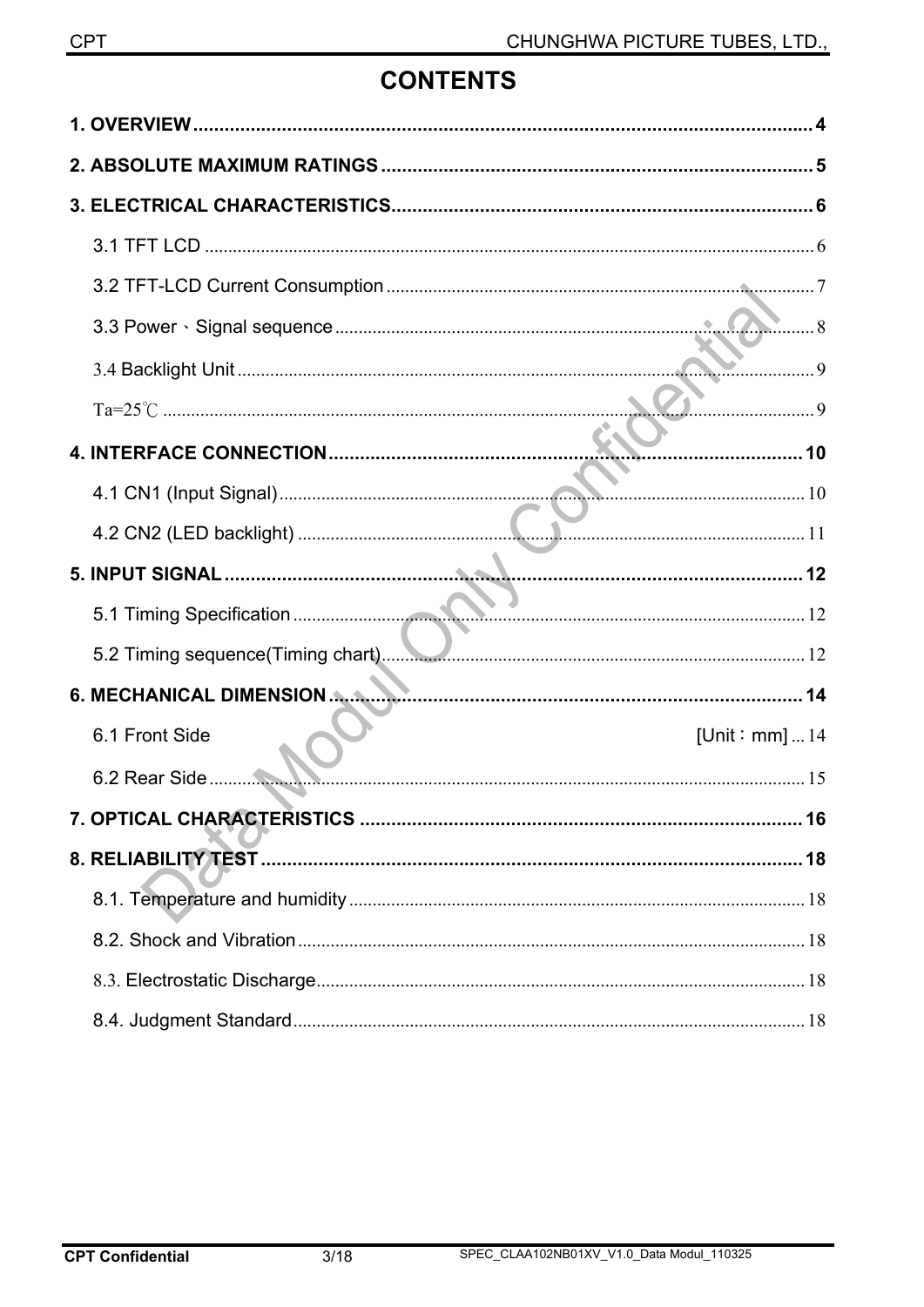# **1. OVERVIEW**

CLAA102NB01XV is 10.2" color TFT-LCD (Thin Film Transistor Liquid Crystal Display) module composed of LCD panel, driver ICs ,control circuit and LED backlight. By applying 1024×600 images are displayed on the 10.2" diagonal screen. Display 16.2M colors by R.G.B signal input.

General specification are summarized in the following table:

| <b>ITEM</b>                    | <b>SPECIFICATION</b>                      |  |  |  |  |
|--------------------------------|-------------------------------------------|--|--|--|--|
| Display Area (mm)              | 222.72(H) x 130.5(V) (10.2-inch diagonal) |  |  |  |  |
| <b>Number of Pixels</b>        | $1024(H) \times 3(RGB) \times 600(V)$     |  |  |  |  |
| Pixel Pitch (mm)               | $0.2175$ (H) $\times$ 0.2175 (V)          |  |  |  |  |
| <b>Color Pixel Arrangement</b> | RGB vertical stripe                       |  |  |  |  |
| Display Mode                   | Normally Black                            |  |  |  |  |
| Number of Colors               | 16.2M                                     |  |  |  |  |
| Brightness (cd/m^2)            | 400 (typ)                                 |  |  |  |  |
| Response Time (ms)             | 30 (typ)                                  |  |  |  |  |
| NTSC ratio (%)                 | 60 (Typ)                                  |  |  |  |  |
| Viewing Angle ( $CR \ge 10$ )  | 160 degree (Horizontal.)                  |  |  |  |  |
|                                | 160 degree (Vertical)                     |  |  |  |  |
| Power Consumption (W)          | 3.74W                                     |  |  |  |  |
| Interface connection           | LVDS                                      |  |  |  |  |
|                                | 235(W) x147(H)x 4.5(D)-Without Component  |  |  |  |  |
| Module Size (mm)               | 235(W) x147(H)x 5.1(D)-With Component     |  |  |  |  |
| Module Weight (g)              | 295                                       |  |  |  |  |
| <b>Backlight Unit</b>          | LED                                       |  |  |  |  |
| <b>Surface Treatment</b>       | Anti-Glare                                |  |  |  |  |

Data Model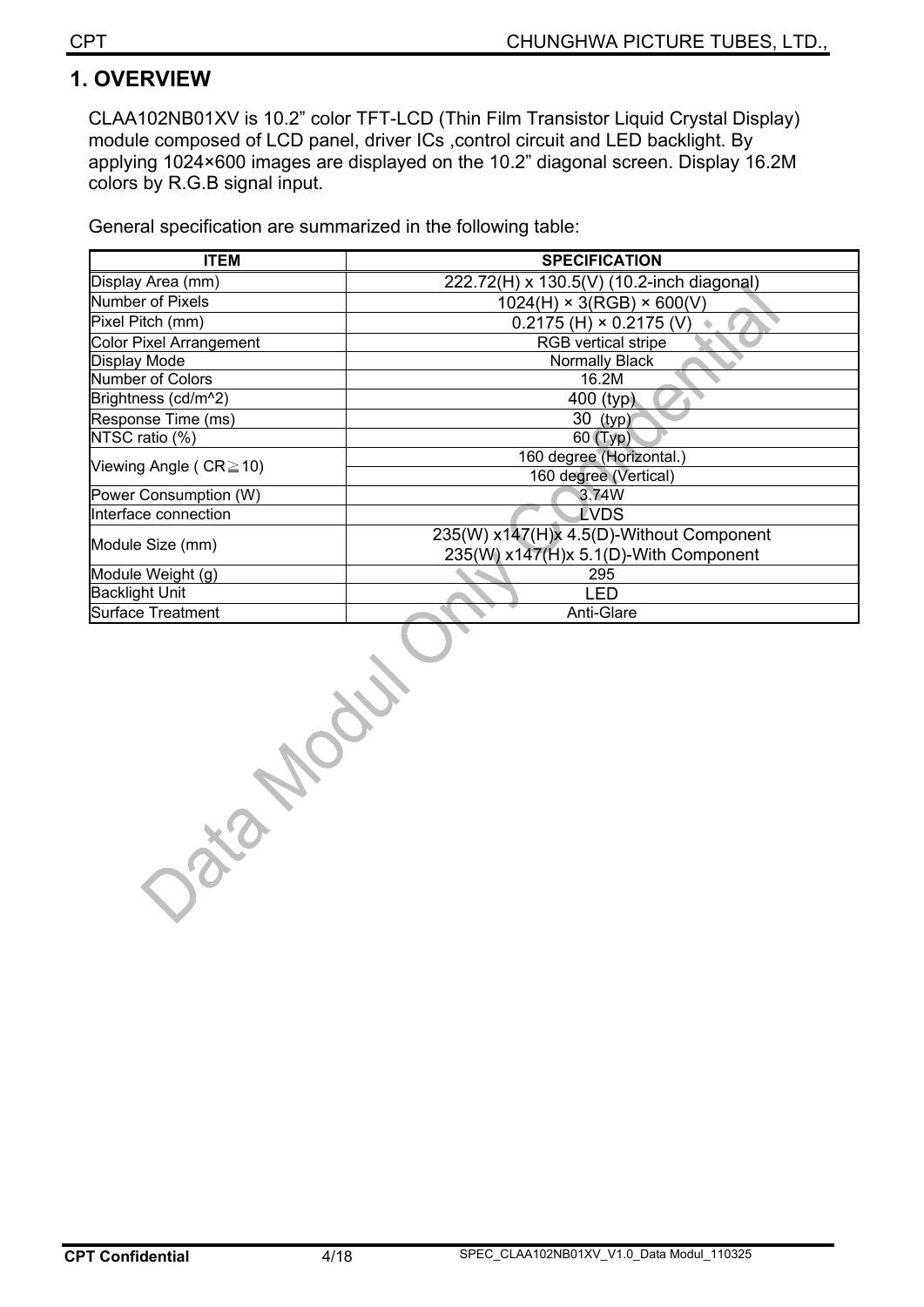# **2. ABSOLUTE MAXIMUM RATINGS**

The following are maximun values which, if exceeded, may cause faulty operation or damage to the unit.

| <b>Item</b>                    | Symbol                                        | Min.   | Max. | <b>Unit</b> | <b>Note</b> |
|--------------------------------|-----------------------------------------------|--------|------|-------------|-------------|
| Digital Supply Voltage         | VDD<br><b>VDD LVDS</b>                        | $-0.3$ | 5    |             |             |
| Analog Supply Voltage          | <b>AVDD</b>                                   | $-0.5$ | 15   |             |             |
| Gate On Voltage                | VGH                                           | $-0.3$ | 40   |             |             |
| Gate Off Voltage               | VGL                                           | $-20$  | 0.3  |             |             |
| Gate On-Gate Off Voltage       | VGH-VGL                                       | $-0.3$ | 40   |             |             |
| Signal Input Voltage           | NINO ~ NIN2<br>$PIN0 \sim PIN2$<br>NINC, PINC | $-0.5$ | 5    |             |             |
| Forward Current(per LED)       |                                               |        | 35   | mA.         |             |
| Reverse Voltage(per LED)       | VR                                            |        | 5    |             |             |
| Pulse Forward Current(per LED) | Ifp                                           |        | 100  | mA          | [Note 1]    |

**[Note1] Ifp Conditions : Duty** $\leq$ 1/10@ Pulse Width $\leq$ 10msec

[Note2] Each LED operating must under the condition as below drawing. (Ambient Temperature /Allowable Forward Current)

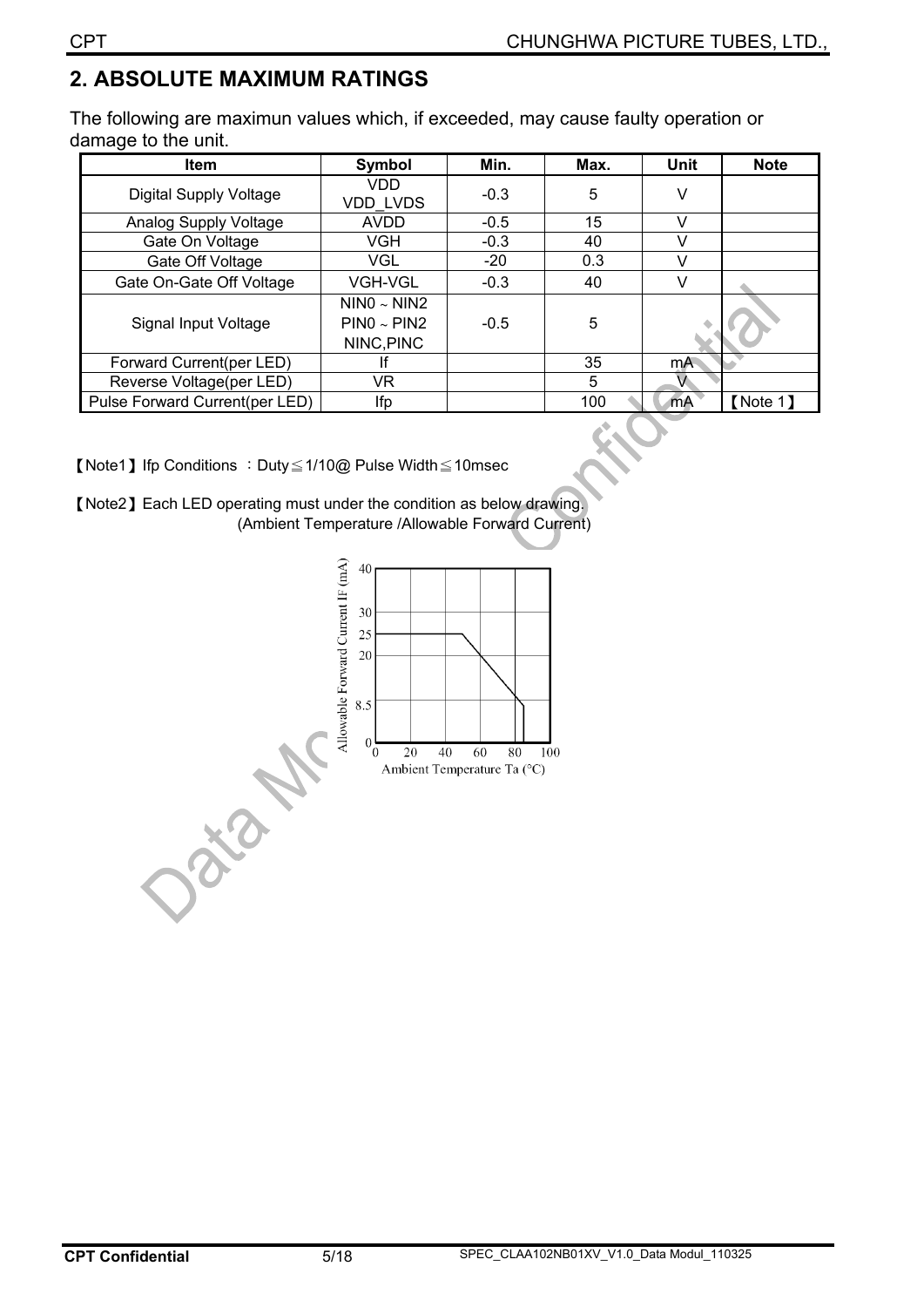#### **3. ELECTRICAL CHARACTERISTICS**   $2.1$  TET LCD

| <b>VDD</b><br>VDD_LVDS<br><b>VCM</b><br><b>VID</b> | $\mathsf 3$<br><b>VID</b><br>$\overline{2}$<br>200 | 3.3<br>$\overline{\phantom{a}}$ | 3.6<br>VID<br>2.4<br>$\overline{2}$ | $\sf V$<br>$\mathsf{V}$ | [Note1]                   |
|----------------------------------------------------|----------------------------------------------------|---------------------------------|-------------------------------------|-------------------------|---------------------------|
|                                                    |                                                    |                                 |                                     |                         |                           |
|                                                    |                                                    |                                 |                                     |                         |                           |
|                                                    |                                                    | $\qquad \qquad \blacksquare$    | 600                                 | mV                      | [Note1]                   |
| <b>VTH</b>                                         | $\blacksquare$                                     | $\qquad \qquad \blacksquare$    | 100                                 | mV                      | $VCM=1.2V$                |
| <b>VTL</b>                                         | $-100$                                             | $\overline{\phantom{0}}$        |                                     | mV                      | [Note1]                   |
| <b>AVDD</b>                                        | 12.8                                               | 13                              | 13.2                                | $\sf V$                 |                           |
| <b>VGH</b>                                         | 17                                                 | 18                              | 19                                  | V                       |                           |
| VGL                                                | $-6.6$                                             | $-6$                            | $-5.4$                              | V <sub>1</sub>          |                           |
| <b>VCOM</b>                                        | $5.0$                                              | 5.2                             | 5.4 <sub>1</sub>                    | $\overline{\mathsf{v}}$ | [Note2]                   |
| V <sub>1</sub>                                     |                                                    | 11.52                           |                                     | $\vee$                  |                           |
| V <sub>2</sub>                                     |                                                    | 10.82                           |                                     | $\mathsf V$             |                           |
| V <sub>3</sub>                                     |                                                    | 9.63                            |                                     | $\vee$                  |                           |
| V <sub>4</sub>                                     |                                                    | 9.07                            |                                     | $\mathsf V$             |                           |
| V <sub>5</sub>                                     |                                                    | 8.66                            |                                     | $\mathsf V$             |                           |
| V <sub>6</sub>                                     |                                                    | 7.66                            |                                     | $\mathsf{V}$            |                           |
| V7                                                 |                                                    | 7.26                            |                                     | $\mathsf{V}$            |                           |
| V <sub>8</sub>                                     |                                                    | 5.05                            |                                     | $\sf V$                 |                           |
| V9                                                 |                                                    | 4.65                            |                                     | $\mathsf{V}$            |                           |
| V10                                                |                                                    | 3.63                            |                                     | $\mathsf{V}$            |                           |
| V <sub>1</sub> 1                                   |                                                    | 3.20                            |                                     | $\overline{\mathsf{V}}$ |                           |
| V12                                                |                                                    | 2.61                            |                                     | $\overline{\vee}$       |                           |
| V13                                                |                                                    | 1.41                            |                                     | V                       |                           |
| V14                                                |                                                    | 0.7                             |                                     | $\vee$                  |                           |
|                                                    |                                                    |                                 |                                     |                         | Ta= $25^{\circ}$ C        |
|                                                    |                                                    |                                 |                                     |                         | <b>LVDS VINP</b><br>  VID |
|                                                    |                                                    |                                 |                                     |                         | LVDS VINN                 |
|                                                    |                                                    |                                 |                                     |                         |                           |

[Note2] Please adjust VCOM to make the flicker level be minimum.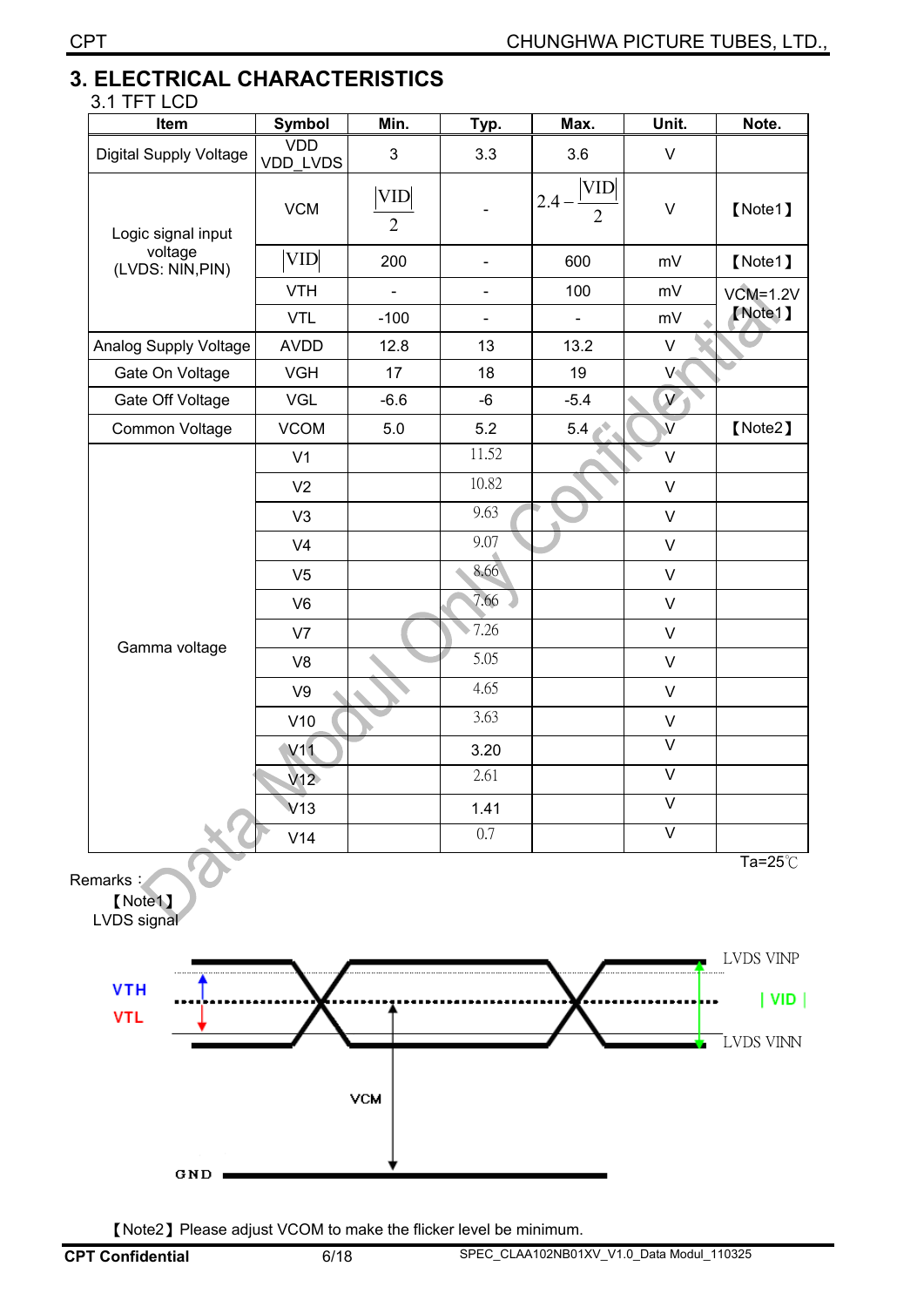| Item                              | Symbol       | Min          | <b>Type</b>              | <b>Max</b> | <b>Unit</b> | <b>Notes</b> | <b>Item</b> |
|-----------------------------------|--------------|--------------|--------------------------|------------|-------------|--------------|-------------|
| Gate on power<br>current          | <b>IVGH</b>  | $VGH = 18V$  |                          | 0.5        | 1           | mA           | [Note1]     |
| Gate off power<br>current         | IVGL         | $VGL = -6V$  |                          | 0.5        |             | mA           | [Note1]     |
| Digital power<br>current          | <b>IVDD</b>  | $VDD = 3.3V$ | $\overline{\phantom{a}}$ | 40         | 50          | mA           | [Note1]     |
| Analog power<br>current           | <b>IAVDD</b> | $AVDD = 13V$ | $\overline{\phantom{a}}$ | 40         | 50          | mA           | [Note1]     |
| <b>Total Power</b><br>Consumption | PC           |              |                          | 664        | 839         | mW           | [Note1]     |

# 3.2 TFT-LCD Current Consumption

#### [Note1]

Typical: Under 256 gray pattern Maximum: Under black pattern



Gray pattern **White Pattern** 

Data November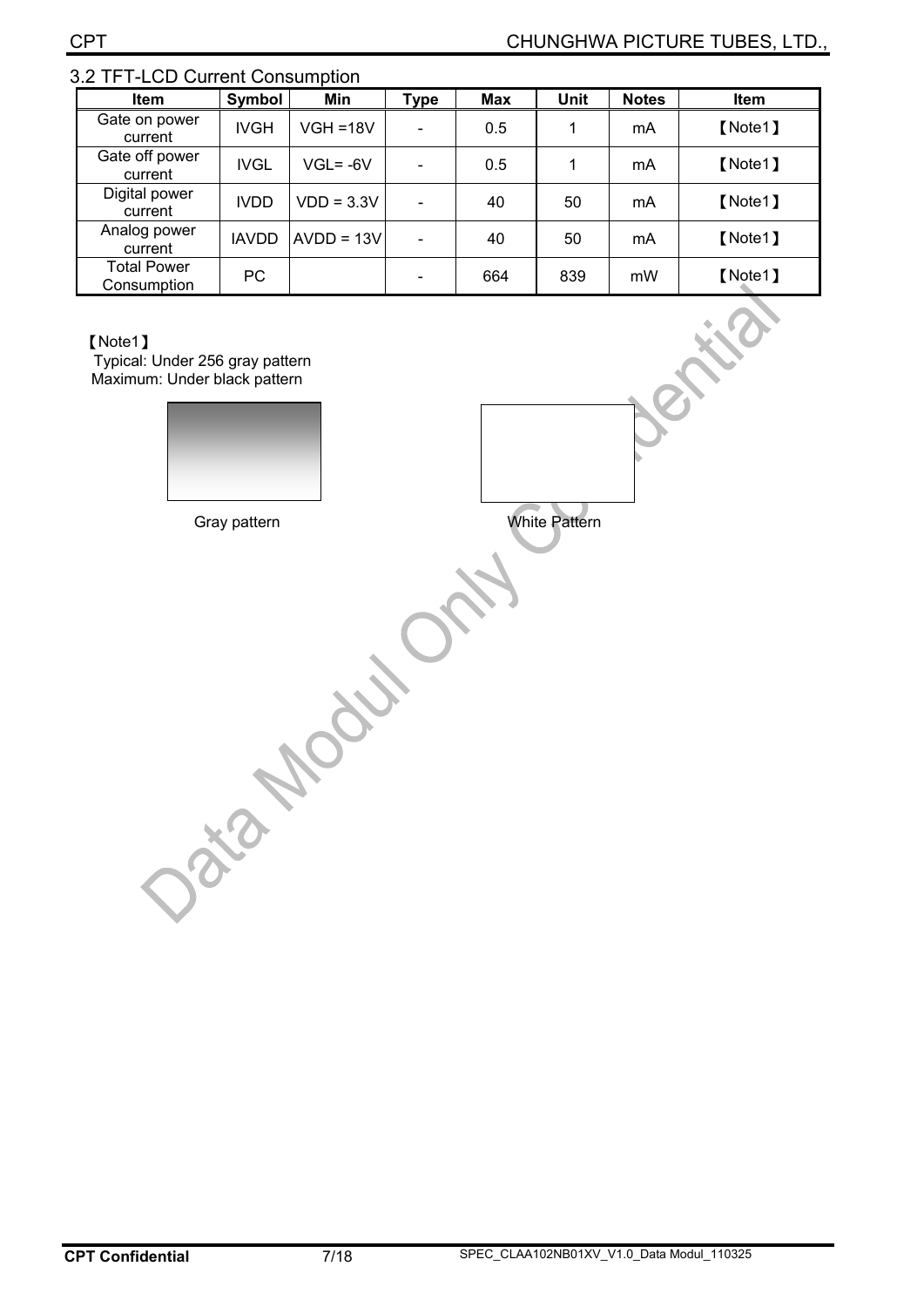#### 3.3 Power Signal sequence

Power On: VDD→AVDD/VGL → VGH → Video &Logic Signal Power Off: Video &Logic Signal→ VGH→AVDD/VGL→VDD





Die

 $0 < T5 \leq 10 \text{ms}$  $0 < T6$  $0 \leq T7$  $0 < T8$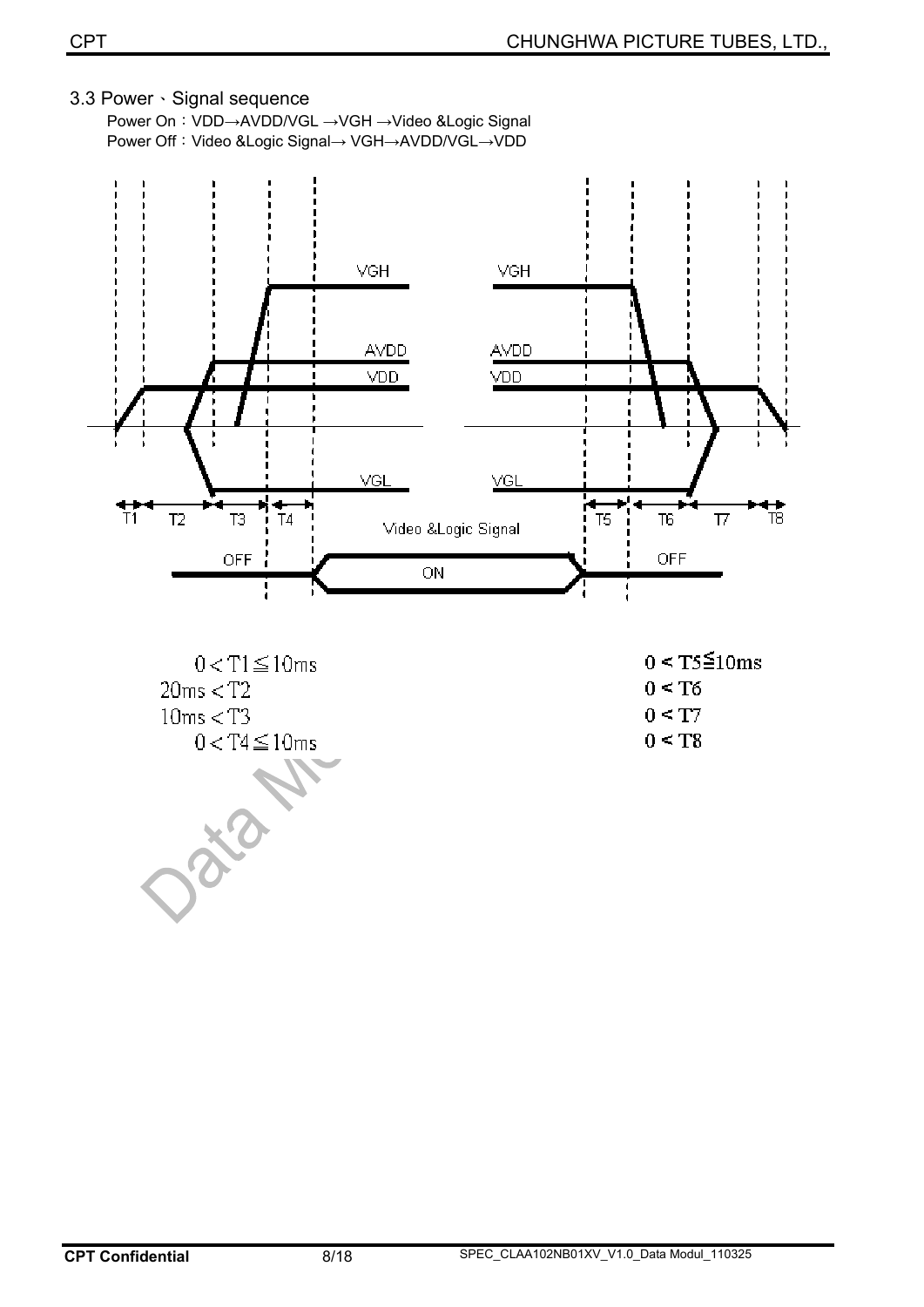|                     |               |                                          |            |            |            |             | 1a=25 ∪     |
|---------------------|---------------|------------------------------------------|------------|------------|------------|-------------|-------------|
| <b>ITEM</b>         | <b>SYMBOL</b> | <b>CONDITION</b>                         | <b>MIN</b> | <b>TYP</b> | <b>MAX</b> | <b>UNIT</b> | <b>NOTE</b> |
| <b>LED</b> current  | IL            | Ta=25 $^\circ\!{\rm C}$<br>(21mA/serise) |            | 240        |            | mA          |             |
| LED voltage         | VL            | Ta=25 $^\circ\!{\rm C}$<br>(21mA/serise) | 10.864     | 12.8       | 14.42      | v           |             |
| Power consumption   | <b>WL</b>     | Ta=25℃<br>(21mA/serise)                  |            | 3.072      |            | W           |             |
| <b>LED Lifetime</b> |               | Ta=25℃<br>IF=21mA                        | 30000      |            |            | Hr          |             |
|                     |               | Та=60℃<br>$IF = 21mA$                    | 15000      |            |            | Hr.         |             |

# 3.4 Backlight Unit

 $T<sub>z</sub>$   $\Delta E^{\circ}C$ 

#### Remarks:

\*1) LED Circuit Diagram:



 $*2$ ) A: Anode( $+$ )  $\cdot$  K: Cathode( $-$ )

\*3) LED control suggested fixed current, or it may cause the abnormal phenomenon of lighting-up.

\*4) Definition of the LED lifetime: Luminance(L) under 50% of initial value.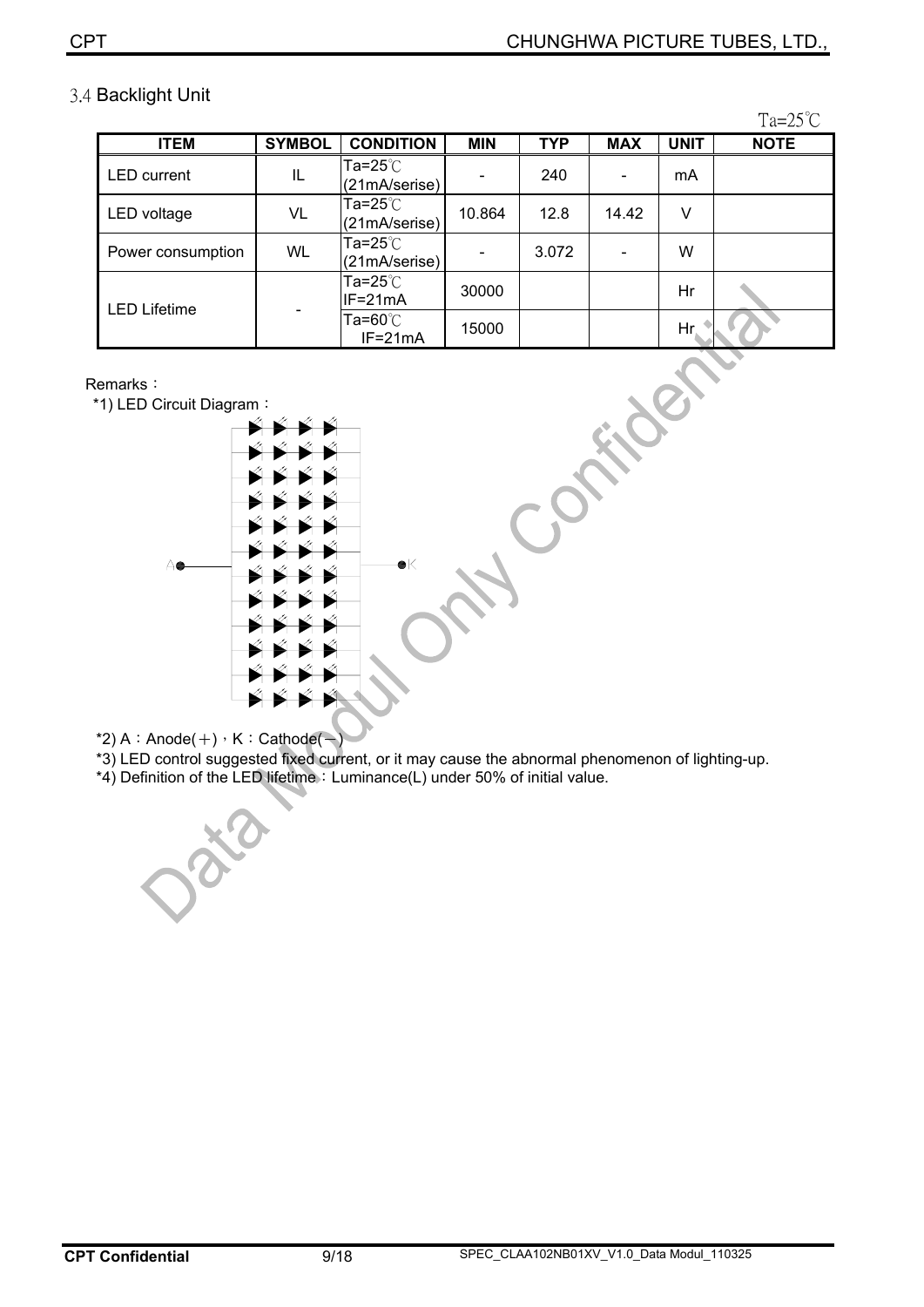# **4. INTERFACE CONNECTION**

| 4.1 CN1 (Input Signal) |
|------------------------|
|                        |

| Pin NO.         | <b>SYMBOL</b>     | <b>DESCRIPTION</b>                                                            |  |  |  |  |
|-----------------|-------------------|-------------------------------------------------------------------------------|--|--|--|--|
|                 | <b>AGND</b>       | Analog ground                                                                 |  |  |  |  |
| $\overline{c}$  | <b>AVDD</b>       | Analog power                                                                  |  |  |  |  |
| $\overline{3}$  | <b>VDD</b>        | Digital power                                                                 |  |  |  |  |
| 4               | <b>GND</b>        | Digital ground                                                                |  |  |  |  |
| 5               | <b>VCOM</b>       | Common voltage                                                                |  |  |  |  |
| 6               | <b>VDD</b>        | Digital power                                                                 |  |  |  |  |
| $\overline{7}$  | <b>GND</b>        | Digital ground                                                                |  |  |  |  |
| 8               | V14               | Gamma correction voltage reference                                            |  |  |  |  |
| 9               | V13               | Gamma correction voltage reference                                            |  |  |  |  |
| 10              | V12               | Gamma correction voltage reference                                            |  |  |  |  |
| 11              | V11               | Gamma correction voltage reference                                            |  |  |  |  |
| 12              | V10               | Gamma correction voltage reference                                            |  |  |  |  |
| 13              | V9                |                                                                               |  |  |  |  |
|                 |                   | Gamma correction voltage reference                                            |  |  |  |  |
| 14              | V <sub>8</sub>    | Gamma correction voltage reference                                            |  |  |  |  |
| 15              | <b>GND</b>        | Digital ground                                                                |  |  |  |  |
| 16              | <b>VDD LVDS</b>   | LVDS power                                                                    |  |  |  |  |
| 17              | <b>GND</b>        | Digital ground                                                                |  |  |  |  |
| 18              | PIND <sub>3</sub> | Positive LVDS differential data inputs                                        |  |  |  |  |
| 19              | NIND <sub>3</sub> | Negative LVDS differential data inputs                                        |  |  |  |  |
| 20              | <b>GND</b>        | Digital ground                                                                |  |  |  |  |
| 21              | <b>PINC</b>       | Positive LVDS differential clock inputs                                       |  |  |  |  |
| 22              | <b>NINC</b>       | Negative LVDS differential clock inputs                                       |  |  |  |  |
| 23              | <b>GND</b>        | Digital ground                                                                |  |  |  |  |
| 24              | PIND <sub>2</sub> | Positive LVDS differential data inputs                                        |  |  |  |  |
| $\overline{25}$ | NIND <sub>2</sub> | Negative LVDS differential data inputs                                        |  |  |  |  |
| 26              | <b>GND</b>        | Digital ground                                                                |  |  |  |  |
| 27              | PIND1             | Positive LVDS differential data inputs                                        |  |  |  |  |
| 28              | NIND1             | Negative LVDS differential data inputs                                        |  |  |  |  |
| 29              | <b>GND</b>        | Digital ground                                                                |  |  |  |  |
| 30              | PIND <sub>0</sub> | Positive LVDS differential data inputs                                        |  |  |  |  |
| 31              | NIND <sub>0</sub> | Negative LVDS differential data inputs                                        |  |  |  |  |
| 32              | <b>GND</b>        | Digital ground                                                                |  |  |  |  |
| 33              | <b>GND LVDS</b>   | <b>LVDS</b> ground                                                            |  |  |  |  |
|                 |                   | Global reset pin. Active low to enter reset state.                            |  |  |  |  |
| 34              | <b>GRB</b>        | Suggest to connecting with an RC reset circuit for stability.                 |  |  |  |  |
|                 |                   | Normally pull high. ( $R = 10K\Omega$ , C=0.1µF)                              |  |  |  |  |
|                 |                   | Standby mode, normally pull high                                              |  |  |  |  |
| 35              | <b>STBYB</b>      | STBYB="1", normal operation                                                   |  |  |  |  |
|                 |                   | STBYB="0", timing control, source driver will turn off, all output are high-Z |  |  |  |  |
| 36              | <b>SHLR</b>       | Left or right display control                                                 |  |  |  |  |
| 37              | <b>VDD</b>        | Digital power                                                                 |  |  |  |  |
| 38              | <b>UPDN</b>       | Up / down display control                                                     |  |  |  |  |
| 39              | <b>AGND</b>       | Analog ground                                                                 |  |  |  |  |
| 40              | <b>AVDD</b>       | Analog power                                                                  |  |  |  |  |
| 41              | <b>VCOM</b>       | Common voltage                                                                |  |  |  |  |
|                 |                   | Dithering function enable control. Normally pull low                          |  |  |  |  |
| 42              | <b>DITH</b>       | DITHER = "1", Enable internal dithering function                              |  |  |  |  |
|                 |                   | DITHER = "0", Disable internal dithering function                             |  |  |  |  |
| 43              | <b>NBW</b>        | Please pull high for normally black display                                   |  |  |  |  |
| 44              | <b>VDD</b>        | Digital Power                                                                 |  |  |  |  |
| 45              | <b>GND</b>        | Digital ground                                                                |  |  |  |  |
| 46              | V <sub>7</sub>    | Gamma correction voltage reference                                            |  |  |  |  |
| 47              | V <sub>6</sub>    | Gamma correction voltage reference                                            |  |  |  |  |
| 48              | V <sub>5</sub>    |                                                                               |  |  |  |  |
| 49              | V <sub>4</sub>    | Gamma correction voltage reference                                            |  |  |  |  |
|                 |                   | Gamma correction voltage reference                                            |  |  |  |  |
| 50              | V <sub>3</sub>    | Gamma correction voltage reference                                            |  |  |  |  |
| $\overline{51}$ | V <sub>2</sub>    | Gamma correction voltage reference                                            |  |  |  |  |
| $\overline{52}$ | V <sub>1</sub>    | Gamma correction voltage reference                                            |  |  |  |  |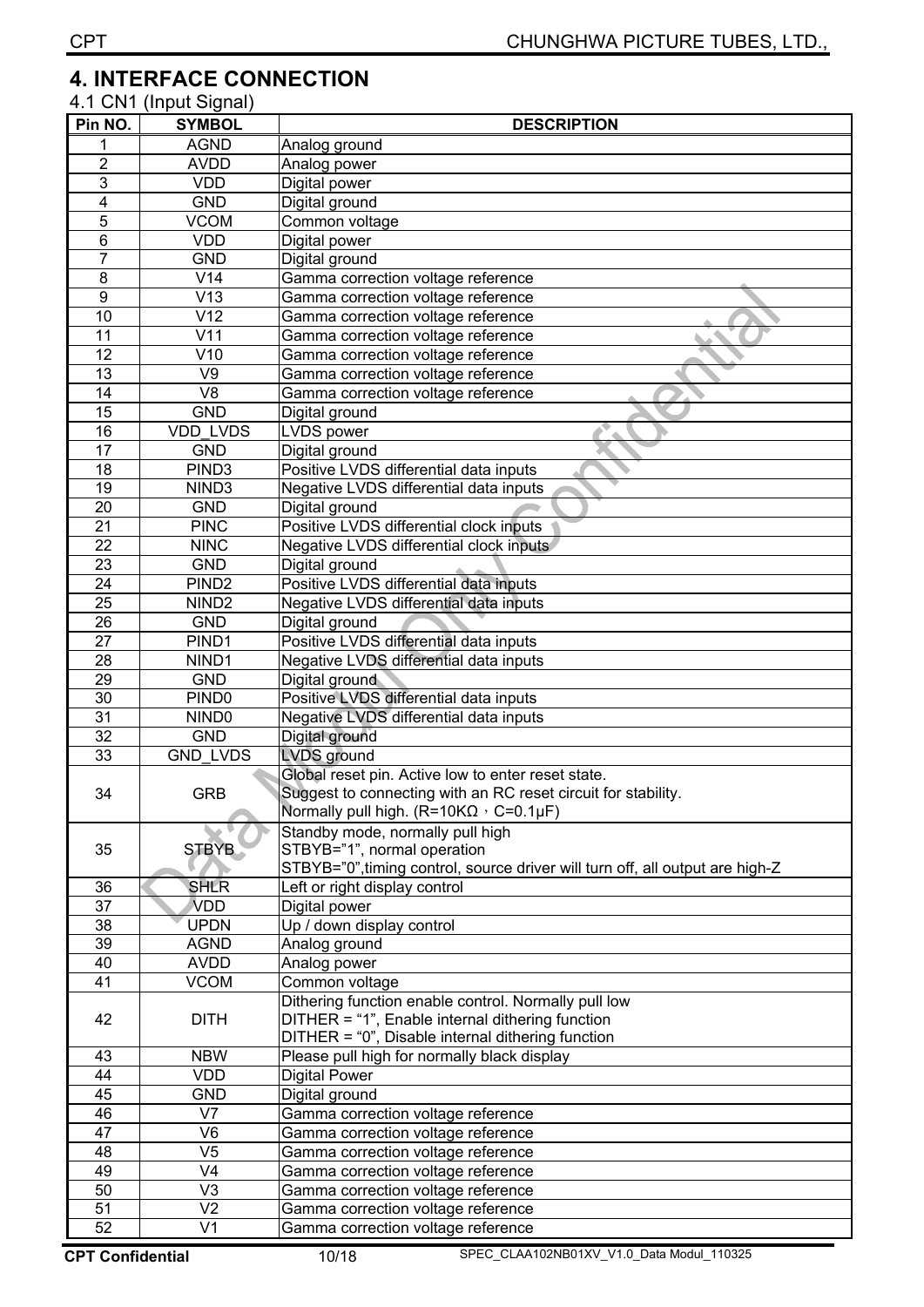| 53 | GND  | Digital ground             |
|----|------|----------------------------|
| 54 | VDD  | Digital power              |
| 55 | GND  | Digital ground             |
| 56 | VGH  | Positive power for TFT     |
| 57 | VDD. | Digital power for Gate IC  |
| 58 | VGL  | Negative power for TFT     |
| 59 | GND  | Digital ground for Gate IC |
| 60 | NC.  | <b>Not connect</b>         |

#### **Remarks:**

- 1) Mating connector: 089K60-000100-G2-R (STARCONN)
- 2) GND Pin must connection to ground.
- 3) NC Pin keep not connect to GND or other signal pin.
- 4) UPDN and SHLR control Function

| <b>UPDN</b> | <b>SHLR</b> | <b>FUNCTION</b>                                  |
|-------------|-------------|--------------------------------------------------|
|             |             | Normal display                                   |
|             |             | Select left or right                             |
|             |             | Shift up or down control                         |
|             |             | Select left or right<br>Shift up or down control |

### 5) NBW setting

| Display Type           | <b>NRW</b> |
|------------------------|------------|
| Normally black display |            |
| Normally white display |            |
|                        |            |

#### 4.2 CN2 (LED backlight)

| Pin No. | <b>SYMBOL</b> | <b>FUNCTION</b> |
|---------|---------------|-----------------|
|         |               | Anode           |
|         |               | Cathode         |

Note:

Input connector : BHSR-02VS-1(JST) Outlet connector: SM02B-BHSS-1(JST)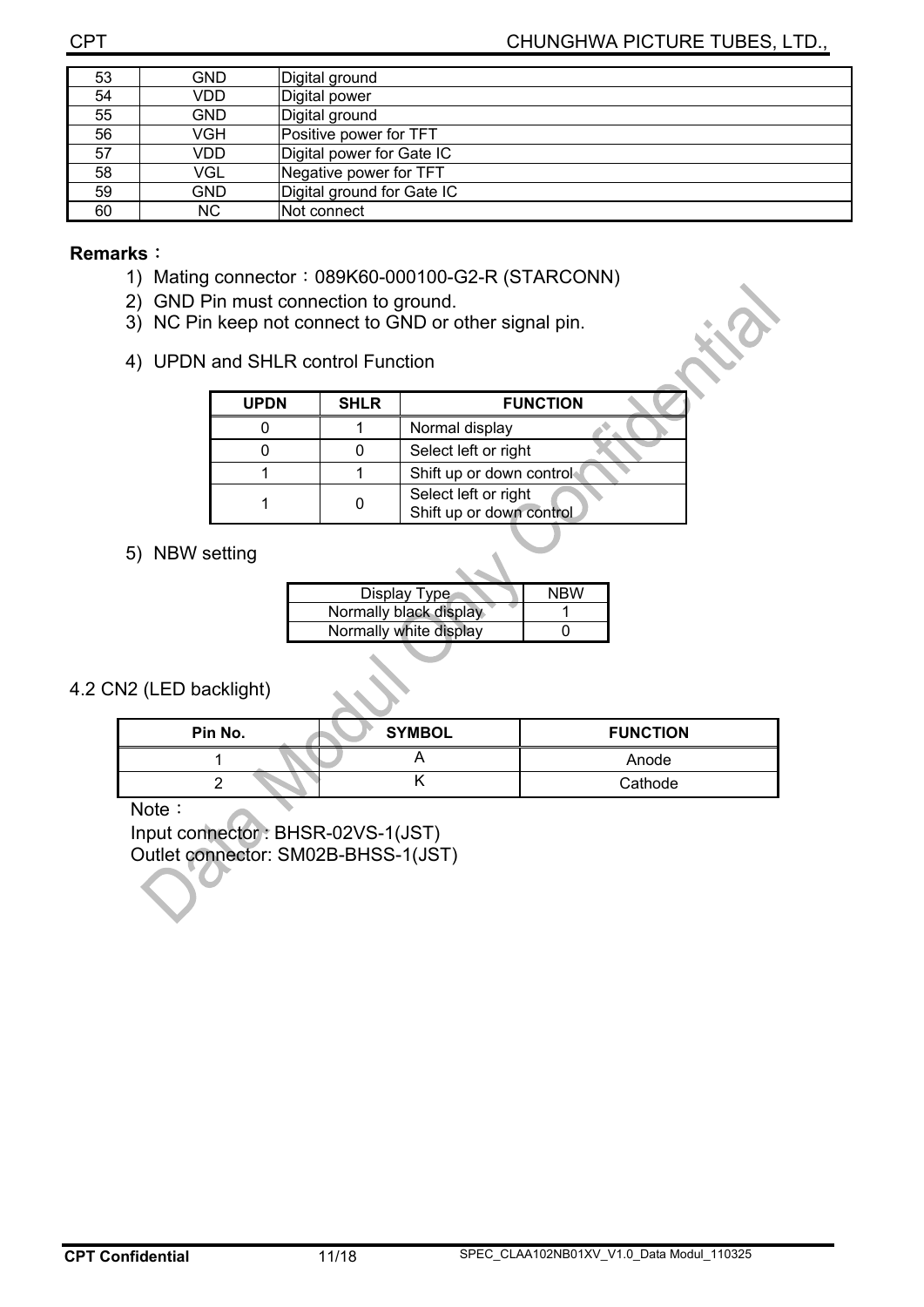# **5. INPUT SIGNAL**

# 5.1 Timing Specification

| Item                                        |                      |                              | Symbol                          | <b>Min</b>      | <b>Typ</b> | <b>Max</b> | <b>Unit</b> |       |
|---------------------------------------------|----------------------|------------------------------|---------------------------------|-----------------|------------|------------|-------------|-------|
| LVDS input<br>signal sequence               | <b>CLK Frequency</b> |                              | tclk                            | 45              | 51.2       | 57         | <b>MHz</b>  |       |
|                                             | Horizontal           | Horizontal total<br>Time     | $t_H$                           | 1324            | 1344       | 1364       | tCLK        |       |
|                                             |                      | Horizontal<br>effective Time | $t_{HA}$                        | 1024            |            |            | tCLK        |       |
| LCD input signal<br>sequence<br>(Input LVDS | <b>DENA</b>          |                              | <b>Horizontal Blank</b><br>Time | t <sub>нв</sub> | 300        | 320        | 340         | tCLK  |
| Transmitter)                                |                      |                              | Vertical total Time             | $t_{\vee}$      | 625        | 635        | 645         | $t_H$ |
|                                             |                      | Vertical                     | Vertical effective<br>Time      | t <sub>va</sub> |            | 600        |             | $t_H$ |
|                                             |                      |                              | <b>Vertical Blank</b><br>Time   | $t_{VB}$        | 25         | 35         | 845         | $t_H$ |

### 5.2 Timing sequence(Timing chart)

### 5.2.1 Horizontal Timing Sequence

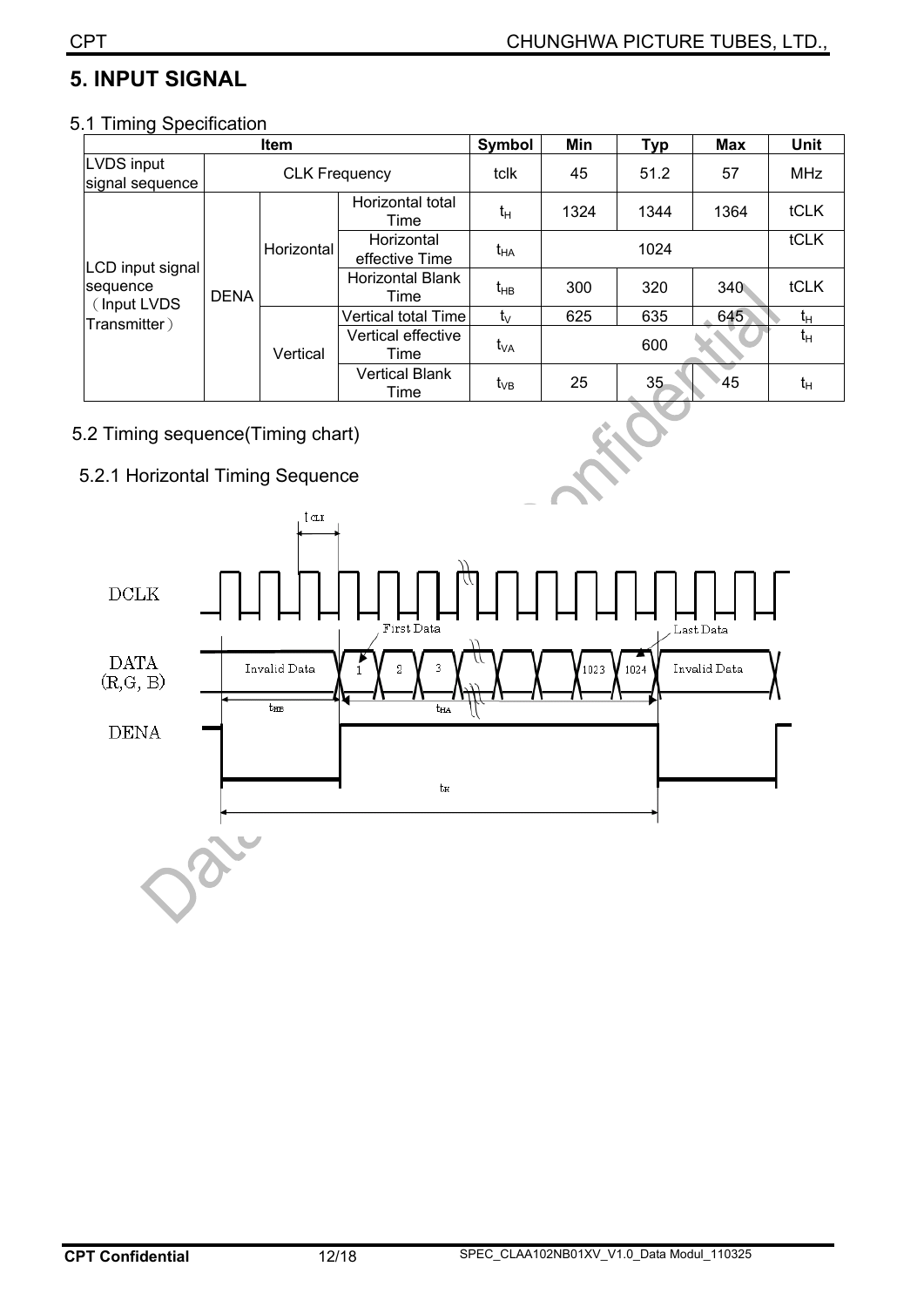

### 5.2.2 Vertical Timing Sequence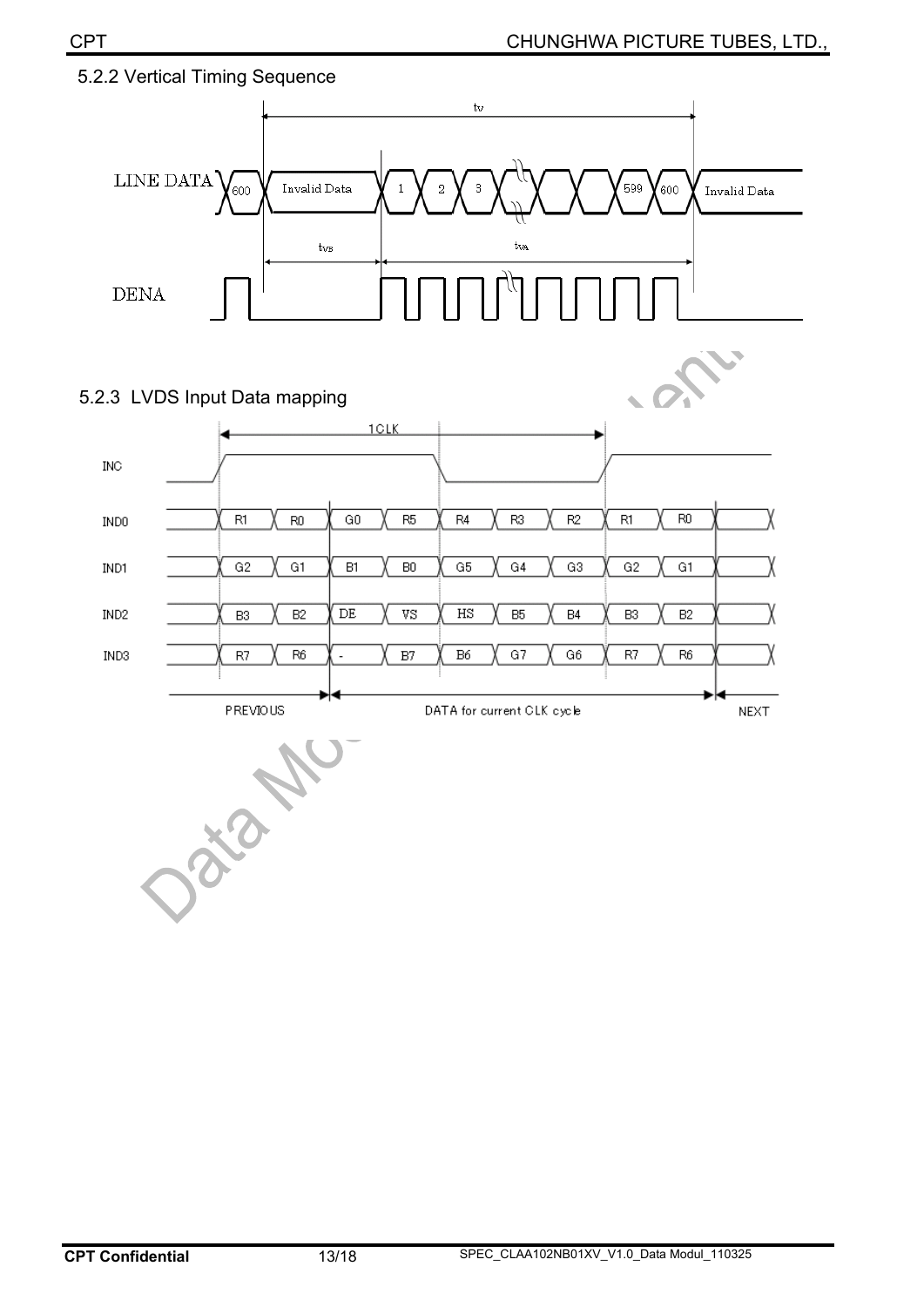# **6. MECHANICAL DIMENSION**

# 6.1 Front Side [Unit: mm]

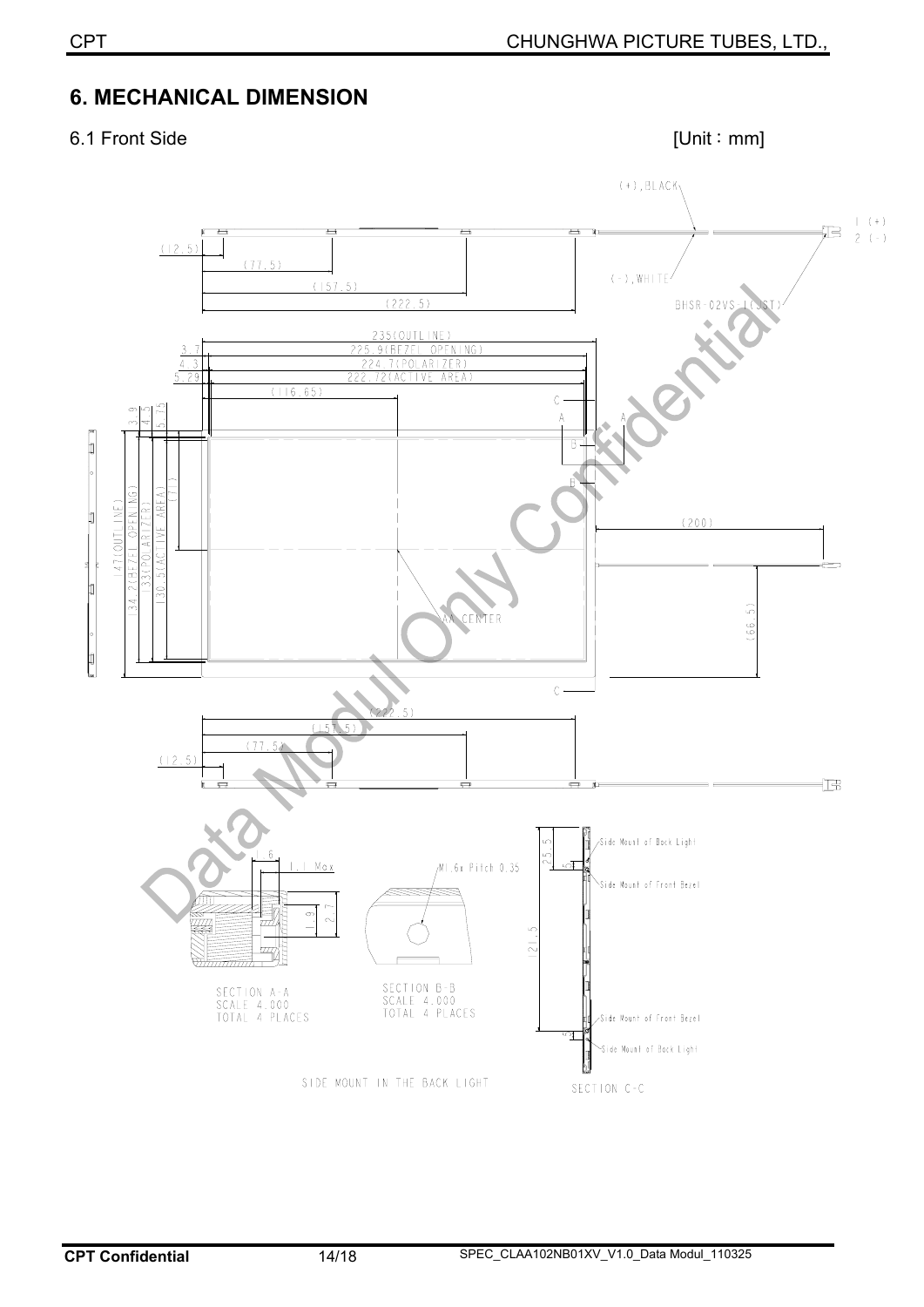# 6.2 Rear Side

 $[Unit : mm]$ 

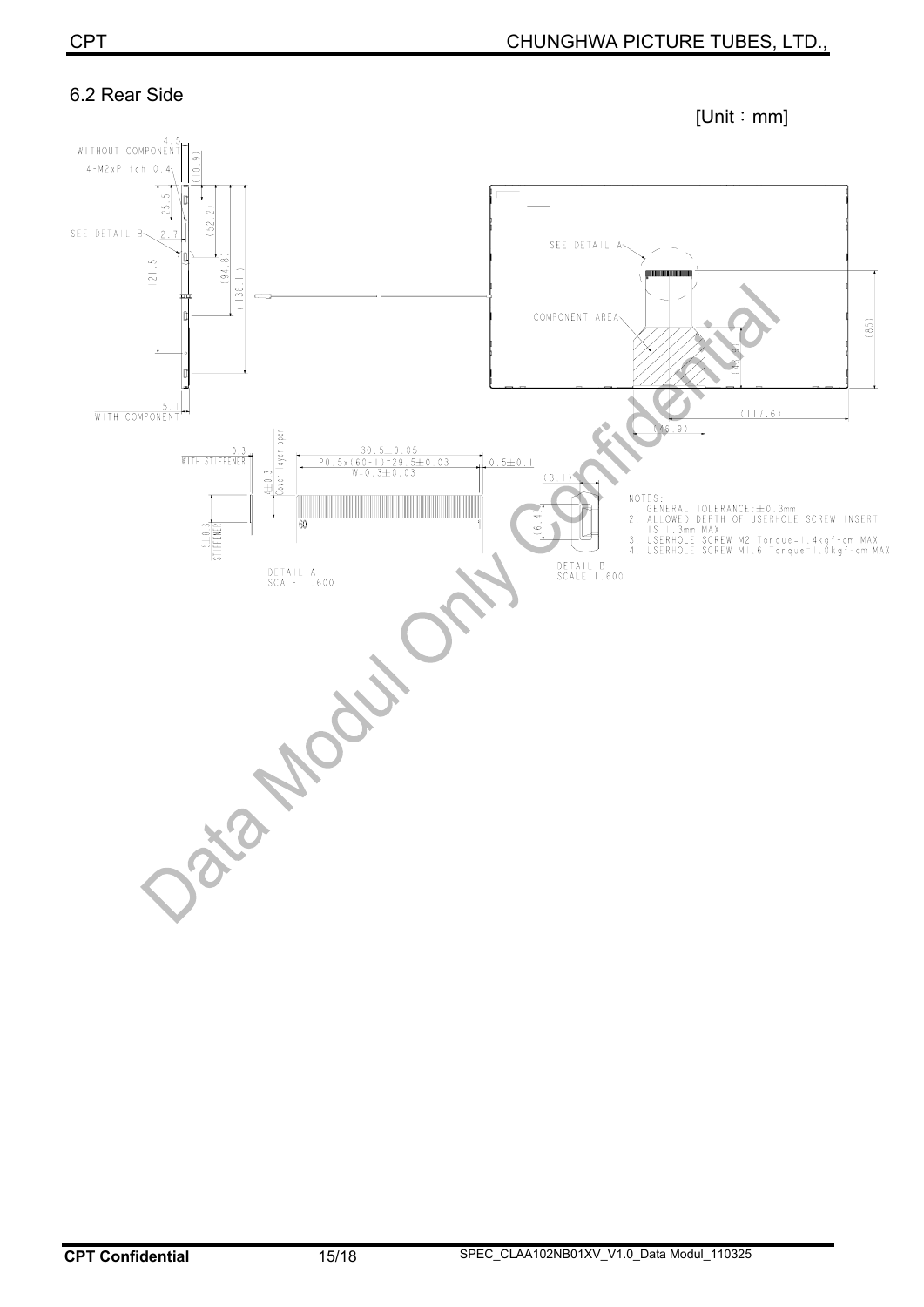|                                  |            |                          |                  |                |                | Ta = $25^{\circ}$ C, VCC=3.3V |                   |             |
|----------------------------------|------------|--------------------------|------------------|----------------|----------------|-------------------------------|-------------------|-------------|
| <b>ITEM</b>                      |            | <b>SYMBOL</b>            | <b>CONDITION</b> | MIN.           | TYP.           | MAX.                          | <b>UNIT</b>       | Remarks     |
| <b>Contrast Ratio</b>            |            | CR                       | Point-5          |                | 700            |                               |                   | $*1)*2)*3)$ |
|                                  | Center     | Lw                       | Point-5          | 320            | 400            |                               | cd/m <sup>2</sup> | $*1)*3)$    |
| Luminance                        | Uniformity | $\Delta L$               |                  | 70             | 80             |                               | $\%$              | $*1)*3)$    |
| Response Time<br>(White - Black) |            | $Tr + Tf$                | Point-5          |                | 30             | 35                            | ms                | $*1)*3*5)$  |
| <b>NTSC</b>                      |            | $\overline{\phantom{a}}$ | Point-5          |                | 60             |                               | $\%$              | $*1)*3)$    |
| Viewing                          | Horizontal |                          | $CR \ge 10$      | 140            | 160            |                               | $\circ$           | $*1)*2)*4)$ |
| Angle                            | Vertical   |                          | Point-5          | 140            | 160            |                               | $\circ$           | $*1)*2)*4)$ |
| color<br>coordinate              | White      | Wx<br>Wy                 | Point-5          | 0.273<br>0.296 | 0.313<br>0.336 | 0.353<br>0.376                |                   | $*1)*3)$    |
|                                  | Red        | Rx<br>Ry                 |                  | 0.610<br>0.294 | 0.650<br>0.334 | 0.690<br>0.374                |                   |             |
|                                  | Green      | GX<br>Gy                 |                  | 0.300<br>0.557 | 0.340<br>0.597 | 0.380<br>0.637                |                   |             |
|                                  | Blue       | Bx<br>By                 |                  | 0.112<br>0.045 | 0.152<br>0.085 | 0.192<br>0.125                |                   |             |

# **7. OPTICAL CHARACTERISTICS**

Remarks:

\*1)Measure condition:  $25^\circ$ C $\pm 2^\circ$ C  $\cdot$  60 $\pm$ 10%RH $\cdot$  under10 Lux in the dark room.BM-5A (TOPCON) $\cdot$  viewing angle2°, IL=240 mA (Backlight current) , measurement after lighting on 10 mins.



\*2) Definition of contrast ratio:

Contrast Ratio (CR)= (White) Luminance of ON ÷ (Black) Luminance of OFF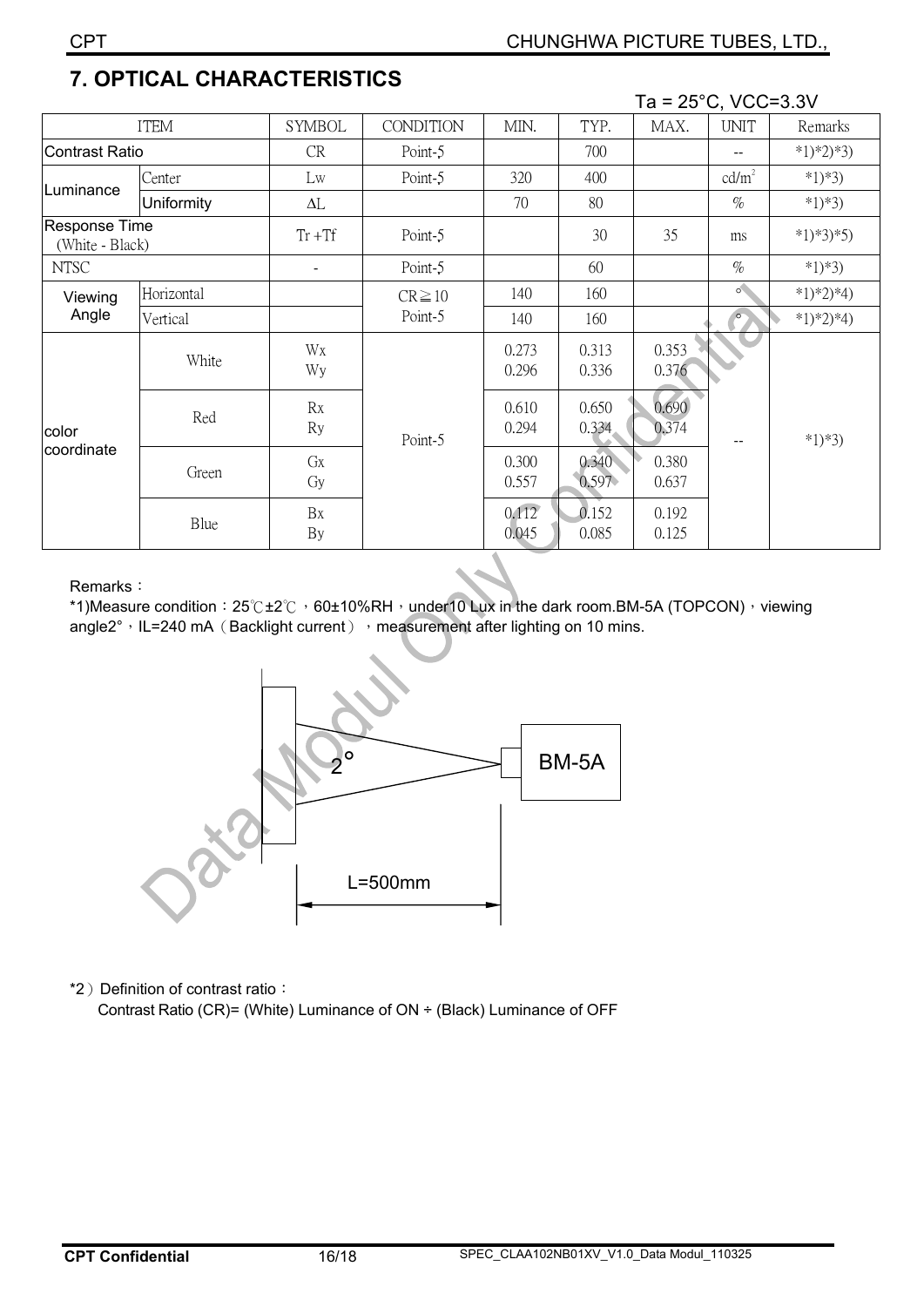